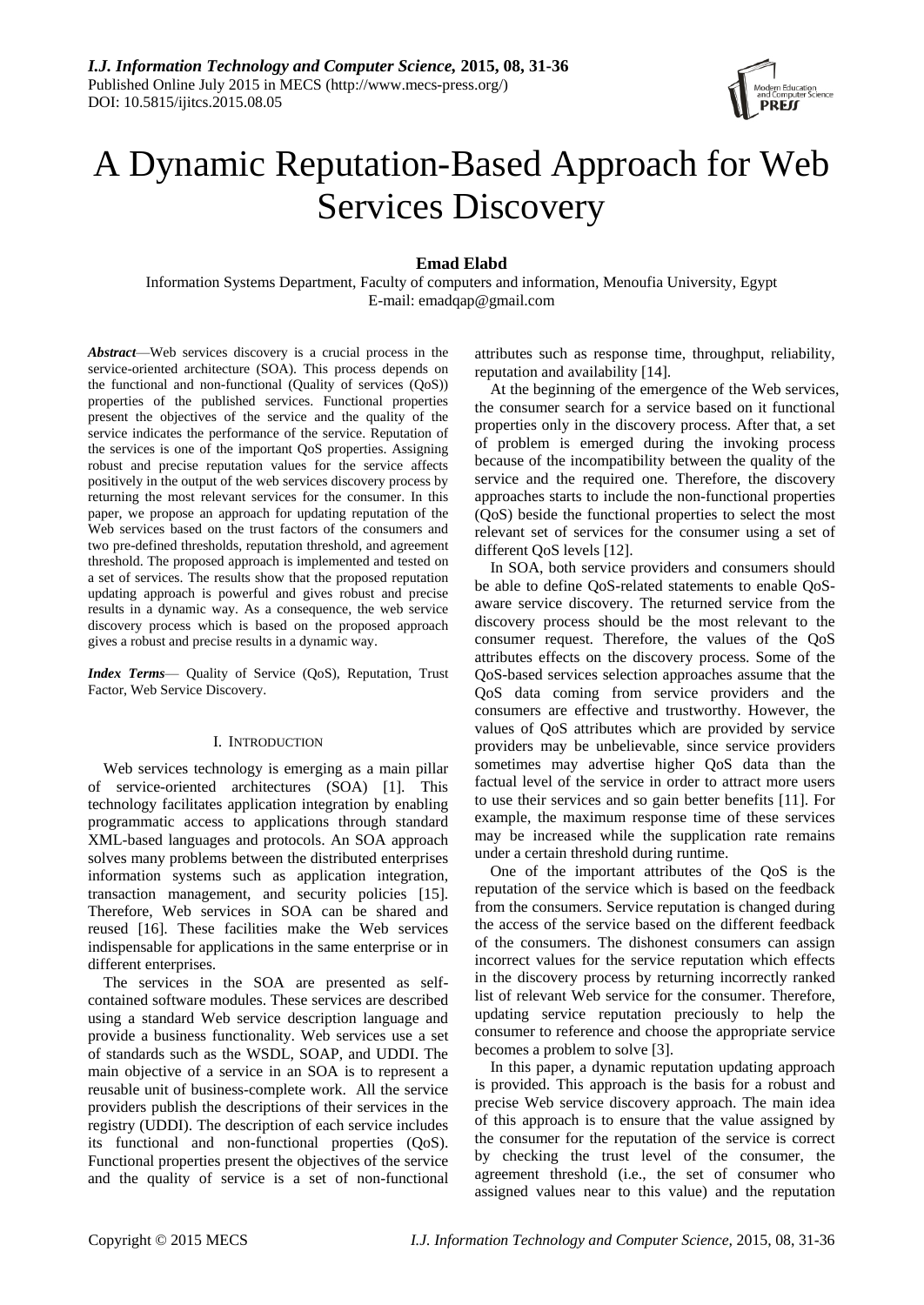threshold level (i.e., the allowed margin between this assigned reputation value and the current).

This paper is organized as follows. Section II outlines the related work to our proposed model. The proposed discovery and selection model is illustrated in Section III. Section IV presents the experiments that evaluate the effectiveness of our model and the effect of the new reputation algorithm. Section V presents the conclusion and the future work.

# II. RELATED WORK

There are many approach that are presented for the Web services discovery process [14, 4, 7, 5, 8, 13, 10, 3, 9]. Some of these works are based on the functional properties and the others are based on both the functional and nonfunctional properties (QoS).

Zhang et al. [13] present a tool for WS-QoS measurement. This tool calculates the reputation based on the similarity values between the value offered by the service and the measured quality data value. This algorithm is not updated for the trust and reputations, making trustworthiness information reflect the latest changes in service

Sathya et al. [10] evaluate the various techniques that are used in the quality of service based service discovery approach. They defined a set of criteria for QoS discovery approach. They organized the approaches into three main categories: Functional based service discovery approach, non-Functional based service discovery approach, and user-based service discovery approach.

Wang et al. [9] propose an approach for measuring reputation precisely. They give a solution for the malicious rating of service users. Their approach consists of two phases. In the first phase, they detect malicious feedback ratings using "Cumulative Sum Method". The second phase, they use the Pearson Correlation Coefficient to detect and reduce the effect of different user feedback.

Nianhua et al. [8] present a reputation evaluation algorithm based on the similarity theory for the new added Web service. They use trust and similarities as weights for computing reputations from different recommenders.

Zhao et al. [6] designed a reputation-aware model for service discovery based on an adaptive adjusting reputation evaluation method of Web services. This evaluation is based on eliminating the collusive behaviors of consumers step by step. They compute the reputation score based on a subjective judgment of service users but not an objective measurement

Josang et al. [5] use Bayesian reputation systems with a trust model to evaluating the quality of service in a single framework. Nepal et al. [2] present a fuzzy trust evaluation approach for Web services. They present a trust-based reputation management framework for Web service selection.

Ran [1] extends the traditional SOA model, which consists of three roles: service provider, service consumer and UDDI registry, with a new role called a Certifier. The

QoS of the advertised Web service is verified by the certifier before its registration. The consumer can also verify the QoS claims to guarantee satisfactory transactions. Although this model incorporates QoS into the UDDI, it does not integrate consumer feedback into the discovery process.

Al-Sharawneh et al. [7] presented a Web service selection model based on the assessment and prediction of the reputation values in the service oriented architecture. They aggregate the feedback of different aspects of the ratings by what they called reputation key metrics. In addition, they proposed a Feedback Forecasting Model (FFM) to predict the reputation of a web service in dynamically and integrate it into aspectbased reputation management framework. The semantic concept reputation aspect and how to compute it efficiently is introduced in this work too.

Xu et al. [3] extended the UDDI to store the QoS information and presented a web service selection model. In addition, they proposed a reputation management system to build and maintain service reputations and a discovery agent to facilitate service selection.

Serhani et al. [4] present an architecture to support QoS management and enforcement for both consumers and providers of Web service. In their system, the providers are allowed to introduce QoS-centered annotations in the service description. In addition, they developed a validation process to test the service interface and the QoS for the providers before publishing its services. The consumers are allowed to introduce theirs QoS requirements in their requests to selected Web service.

Al-Shargabi et al. [17] present a Web service composition technique based on the user preferences such as price and availability. They use a Web service selection agent forced by users' preferences. The effect of the reputation in the selection approach did not be included.

To the best of our knowledge, building dynamic reputation-based Web service discovery model based on the consumers trust factors is not considered in the previous works.

#### III. THE PROPOSED APPROACH

The traditional service-oriented architecture for Web services discovery has three roles: service provider, service consumer and Web service registry. In the proposed model shown in Figure 1, the Web service registry includes the Web services description, QoS, and a reputation-based discovery unit. In addition, the service provider and the service consumer have their own quality matrices. The reputation-based discovery unit acts as a third party between the service consumer and the service provider that select the Web services that satisfies the consumer functional, QoS and Reputation requirements. The reputation unit collects and processes service reputation from consumer, and update the service reputation scores.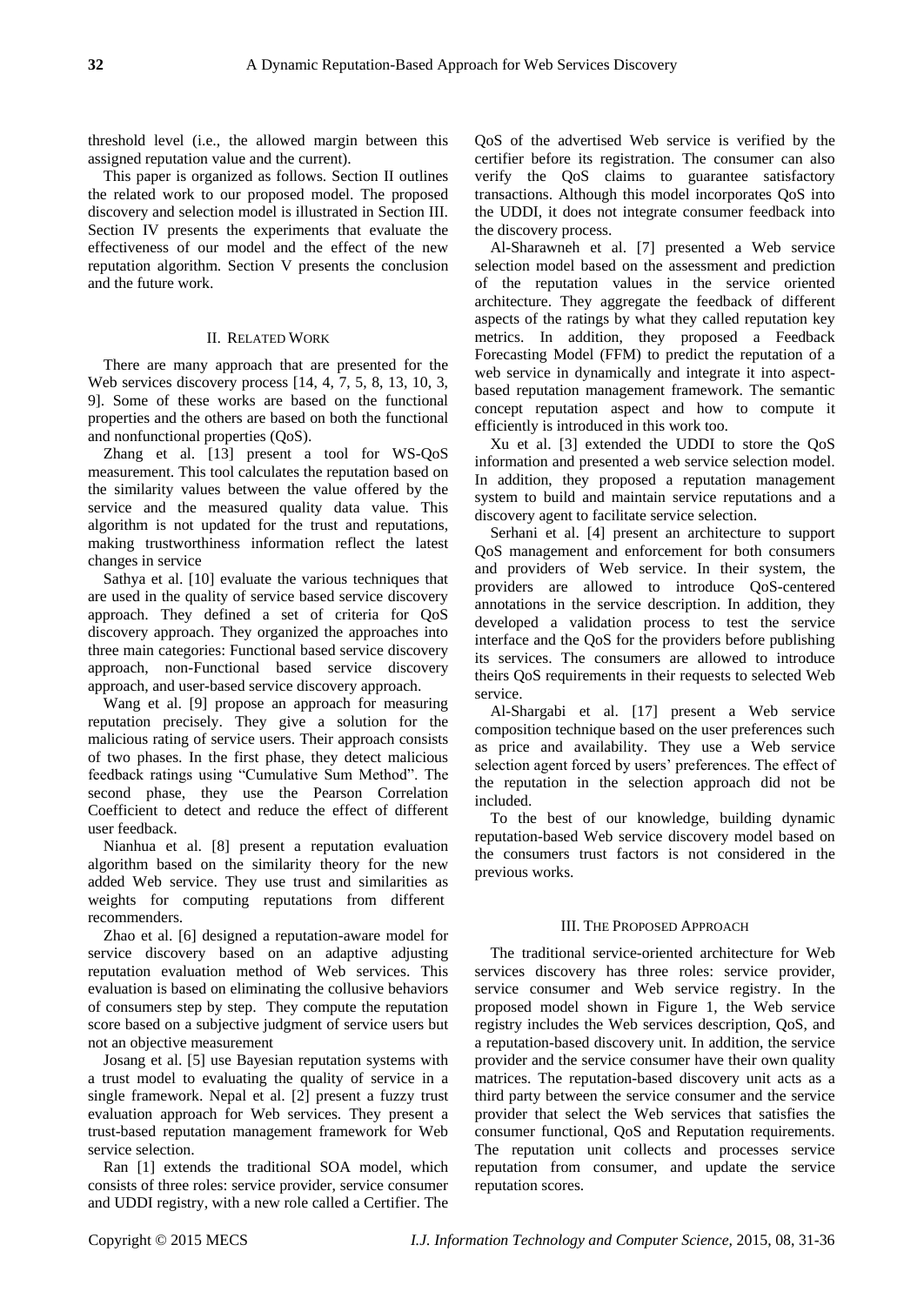

Fig.1. SOA and Web Services Discovery Model based on Reputation

As shown in Figure 1, the operation of the proposed model is as follows: The service provider publishes the service description and the QoS information in the Web service registry. The consumer requests a service that matches its QoS matrices using the discovery unit. The discovery unit receives the request from consumer and returns the services that match his/her requirements. Functional QoS and reputation requirements are specified in the discovery request. The consumer receives result as a list of Web services from the discovery unit. The consumer requests the services from the provider after receiving the result of searching from the discovery unit. After the consumer gets the service, s/he can assign a reputation score for the service. Then the reputation module update the reputation value for the service based on the value assigned by the consumer, the trust factor of the consumer, and the previous reputation value of the service and two pre-defined thresholds using the reputation algorithm (Algorithm 1).

# *A. Reputation module*

The service reputation module is responsible for collecting data from the service consumer, processing data, updating the reputation scores for related service provider. The QoS reputation score in the proposed approach is calculated based on the reputation assigned by the service consumers, their trust factors, Trust Factor Threshold (TFT), Agreement Threshold (AT), Reputation Threshold (RT), and the current reputation value of the service.

We have three different thresholds used to make the algorithm adaptive. The first is the trust factor threshold which restrict the set of accepted consumer reputation values based on their trust factors. The discovery unit will not accept the reputation values assigned by users with trust factors less than the trust factor threshold. For example, if the trust factor threshold is 0.8 then only users' reputation values of the consumers with a trust factor greater than or equal 0.8 will be considered. The second threshold is the reputation threshold which is used to set the acceptable margin of difference between the assigned reputation value, by consumer, and the current service reputation value. The third is the agreement threshold that shows the number of the consumers who are considered for calculating the reputation threshold. For example, if the reputation threshold is 10% and the agreement threshold is 3, this means that if there are three

consumers with trust factor values greater than or equal to the trust factor threshold and their reputation values satisfy the reputation threshold between any two values of them, then these values are considered in the calculation of the reputation.

# **Algorithm 1: Reputation algorithm.**

# $I/P$

- o Current reputation value of the service (it is null in the beginning).
- o The trust factor threshold (TFT), reputation threshold (RT), and the agreement threshold  $(AT)$ .
- o Consumer assigned reputation value.
- o Consumer trust factor (can be null, in case that the consumer does not access any services from this registry before)
- O/P
	- o Updated reputation value for the service.
	- o Updated trust factor value for the consumer.

*For each new reputation value aj assigned by consumer j*

- *If Tfc***<sub>j</sub>**>=TFT or Null, where Tfc<sub>j</sub> is the current *trust factor of consumer j, and TFT is the trust factor threshold, then*
	- $\circ$  *If R<sub>c</sub>*(*s<sub>i</sub>*)=*Null, where R<sub>c</sub>*(*s<sub>i</sub>*) *is the current service reputation.*

$$
\begin{array}{ccc}\n & R_u(s_i) = a_j \\
\circ & Else\n\end{array}
$$

$$
\bullet \qquad \textit{If } (|a_j, R_c(s_i)| < = RT
$$

- $R_u(s_i) = (R_c(s_i)^*c + a_i)/(c+1)$ *where c is the number of previously trusted users(Their assigned reputation values are considered in the calculation of the current reputation of the service )*
- Else
	- *Add a<sub>i</sub> to the list*  $L = \{a_i | 0$ *<j<l } Where l is the number of consumers.*
	- *If there exist an ordered L<sup>n</sup>* <sup>⊆</sup> *L where Ln= {a<sup>r</sup> | 0*   $\langle r \langle n, a_n \rangle a_{1\langle n]} a_{1\langle n]} \rangle$  where *n is the agreement threshold and RT is the reputation threshold then*
		- $R_u(s_i) = ((\sum_{r=1}^n a_r +$  $R_c(s_i) * c \sqrt{(c+n)}$
		- *Remove Ln elements from the list*

<sup>|</sup>*)+ Tfcj)/2*

$$
\circ \quad \textit{If } T f c_j = Null
$$

*Tf***<sub>j</sub>** $= 1 - \left| \frac{R_u(s_i) - a_j}{100} \right| / 2$ , where *Tf*<sub>*j*</sub> *is the new trust factor for the consumer j.*

> $R_{11}(s)$  $) -$

o *Else*

 $Tf_i = ((1$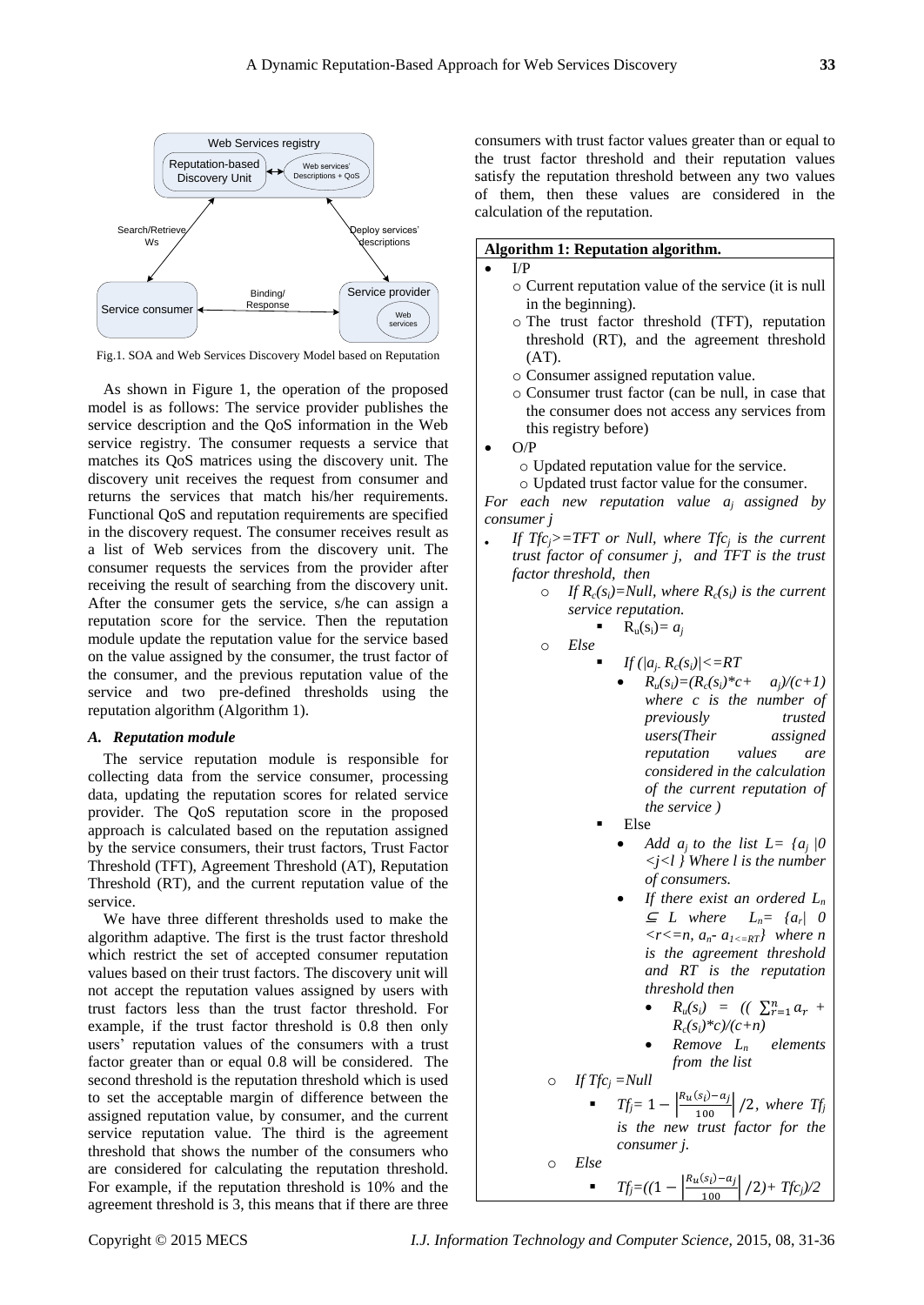After the finishing of the access process of the service by the consumer, the consumer assigns a reputation value for the service and the reputation algorithm (Algorithm1) updates the reputation value of the accessed service based on this value. In addition, the algorithm takes into account the trust factor of the user, the trust factor threshold, the reputation threshold, and the agreement threshold which are assigned by the system. The trust factor of the user is assigned and updated by the system based on the behavior of the user by comparing his assigned reputation values and other users' reputation values. The algorithm provides an approach for updating the trust factor of the users too.

The algorithm starts by checking the trust factor of the consumer and based on this value and the trust factor threshold, the consumer reputation value can be considered or not. If the value of the trust factor is equal or greater than the value of the trust factor threshold and the reputation threshold is satisfied then the reputation value which is assigned by this consumer is considered and included in the calculation of the updated reputation for the service. Otherwise, if the value of the consumer trust factor is equal or greater than the value of the trust factor threshold but the reputation threshold is not satisfied then the consumer reputation is stored in a list *L*. After that, this list is checked to find a list  $L_n \subseteq L$  of reputation values with cardinality equal to the agreement threshold *n* where the difference between the smallest and the largest value is less than or equal the reputation threshold. If this is the first time to assign a reputation value for the service then the value is assigned directly. Otherwise, the average of all the previous and current reputation is calculated to obtain the updated reputation value. If the value of the trust factor of the consumer does not satisfy the trust factor reputation, then this value is not considered in the calculation of the updated reputation. The trust factor of the user is updated based on the assigned reputation and the new reputation value that assigned to the service.

#### *B. Discovery Approach*

The discovery approach includes the functional and nonfunctional properties. The functional properties include the attributes that the service must have to perform the service and the nonfunctional properties present the QoS including the service reputation attribute.

Figure 2 shows a flowchart of the discovery approach. The input is the consumer functional and QoS requirements. The discovery unit receives discovery requests; it checks the functional and QoS matching in the service registry and returns a list of services that meet the consumer requirements.

The consumer then chooses a service from the returned list and invoke it. After the execution of the selected service, the consumer assigns a reputation value for the service. This reputation value is entered in the reputation module to update the reputation of the service and the trust factor of the consumer based on Algorithm 1. In addition, the trust factor of the consumer is updated based on the relation between her/his assigned reputation value and the updated service's reputation value.



Fig.2. Web Services Selection Based on Reputation flowchart.

The calculation of QoS scores of services is performed by the equation below:

$$
QoSScore = \frac{\sum_{i=1}^{n} QoS_{i}}{n}
$$
 (1)

Where *QoSScore* is the QoS score of a service and  $QoS<sub>i</sub>$  is the normalized value of the quality of services attribute *i* of the service in which  $Q_0S_i$  is equal to one in case that this attribute is compatible with the corresponding attribute of the user and equal zero if it is incompatible, *n* is the total number of attribute of the service

#### IV. EXPERIMENT RESULTS

The effectiveness of the proposed adaptive reputation approach is checked by implementing the discovery software including the proposed reputation algorithm. The effect of the trust factor threshold (TFT), agreement threshold (AT), and the reputation threshold (RT) is tested. In the case of the adaptive reputation approach, there are many cases based on the values of the different thresholds are tested. Table 1 shows the twenty consumers, the trust factor for each consumer, and her/his assigned reputation for the tested service.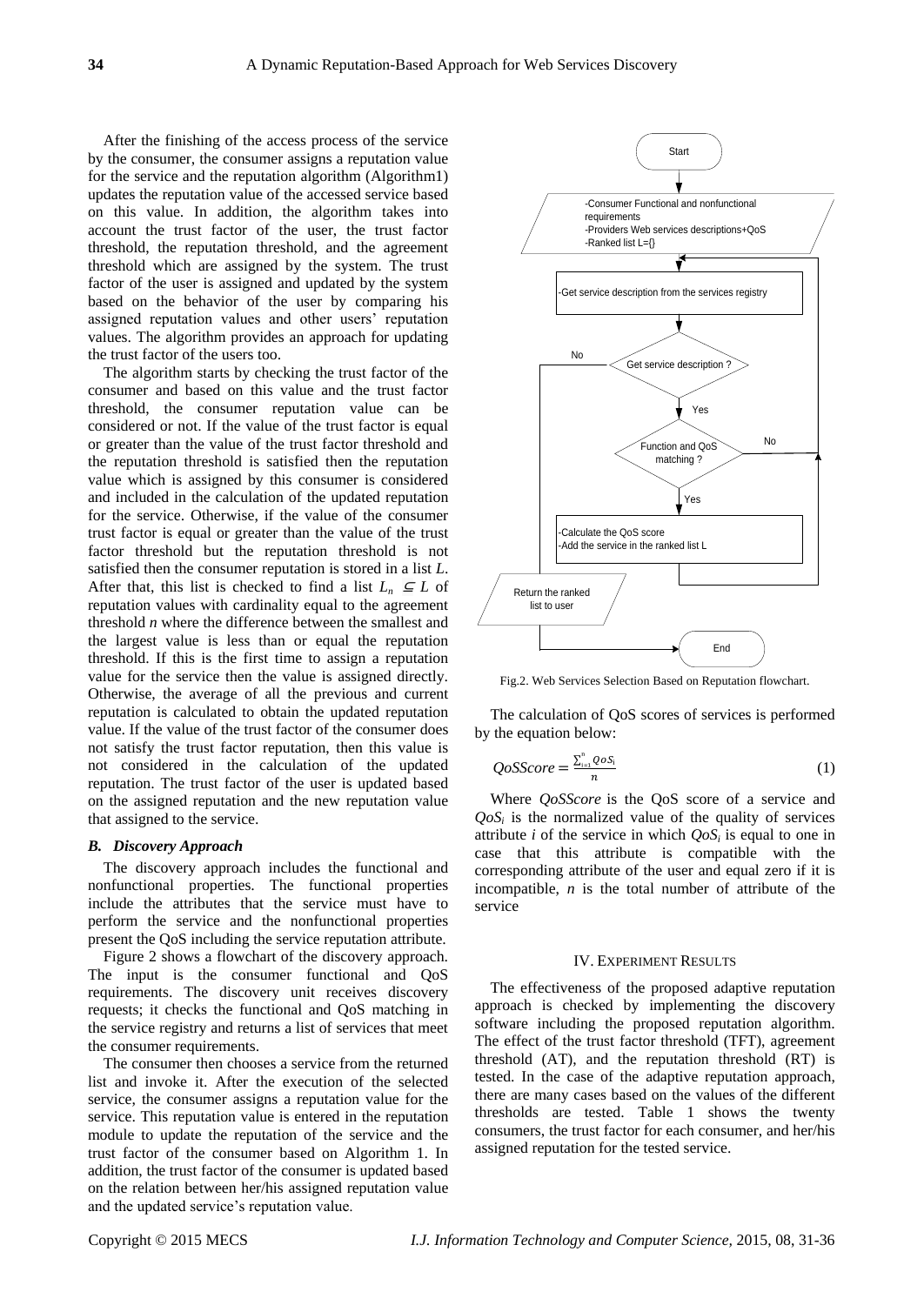| Consumer       | <b>Trust Factor</b> | <b>Assigned Consumer Reputation</b> |
|----------------|---------------------|-------------------------------------|
| C1             | 0.8                 | 85                                  |
| C <sub>2</sub> | 0.85                | 86                                  |
| C <sub>3</sub> | 0.8                 | 85                                  |
| C <sub>4</sub> | 0.5                 | 50                                  |
| C5             | 0.84                | 69                                  |
| C <sub>6</sub> | 0.87                | 85                                  |
| C7             | 0.8                 | 86                                  |
| C8             | 0.4                 | 20                                  |
| C9             | 0.8                 | 85                                  |
| C10            | 0.82                | 85                                  |
| C11            | 0.8                 | 84                                  |
| C12            | 0.7                 | 77                                  |
| C13            | 0.82                | 70                                  |
| C14            | 0.88                | 84                                  |
| C15            | 0.77                | 82                                  |
| C16            | 0.82                | 84                                  |
| C17            | 0.5                 | 60                                  |
| C18            | 0.82                | 84                                  |
| C19            | 0.88                | 85                                  |
| C20            | 0.8                 | 71                                  |

Table 1. The consumers with their trust factor and their assigned reputation for the tested service.

**Case 1:** In this case, the effect of the trust factor threshold is tested. Twenty different service requests in Table 1 are used. The agreement threshold is not considered and the reputation threshold is fixed at 10%. The service reputations updates are checked based on different values of the trust factor threshold. Figure 3 shows the reputation values assigned by the twenty consumers with  $TFT = None$ , 0.5, 0.7, 0.8, and 0.85. The results in the figure show that as the trust factor threshold is increased the updated reputation value is more precise and express the actual reputation of the service. When the TFT is not considered or low, the dishonest consumers affect negatively on the reputation value of the service.



Fig.3. The reputation updated values in case of TFT= None, 0.5, 0.7, 0.8, and 0.85.

**Case 2:** In this case, the effect of the agreement threshold is tested where TFT is fixed to 0.7 and 0.8 and RT is fixed to 10. Figure 4 and 5 shows the updated reputation values with different values of the agreement threshold  $AT=0$ , 2, 3, and 4 where  $TFT=0.7$  and 0.8 respectively. The results shows that as the value of the agreement threshold is increased, the results is more precise but the number of the included users is decreased. Therefore, if the service is accessed frequently, then this value can be assigned high. In case that the service is not accessed frequently, it is best to assign a small value for this threshold.



Fig. 4. The reputation updated values in case of AT= 0, 2, 3, and 4 with **TFT=0.7 and RT=10**.



Fig. 5. The reputation updated values in case of AT= 0, 2, 3, and 4 with **TFT=0.8 and RT=10**.

**Case 3:** In this case, the effect of the reputation threshold is tested where TFT is fixed to 0.8 and the agreement threshold is  $AT = 0$ , 2, 3, and 4, but RT is changed to the value 5 instead of 10 in case 2 figure 5. Figure 6 shows the resulted reputation values in case of AT= 0, 2, 3, and 4 with TFT=0.8 and RT=5. The comparing between results in Figure 5 where RT=10 and Figure 6 where RT=5 shows that decreasing the reputation threshold increase the precision of the updated reputation.